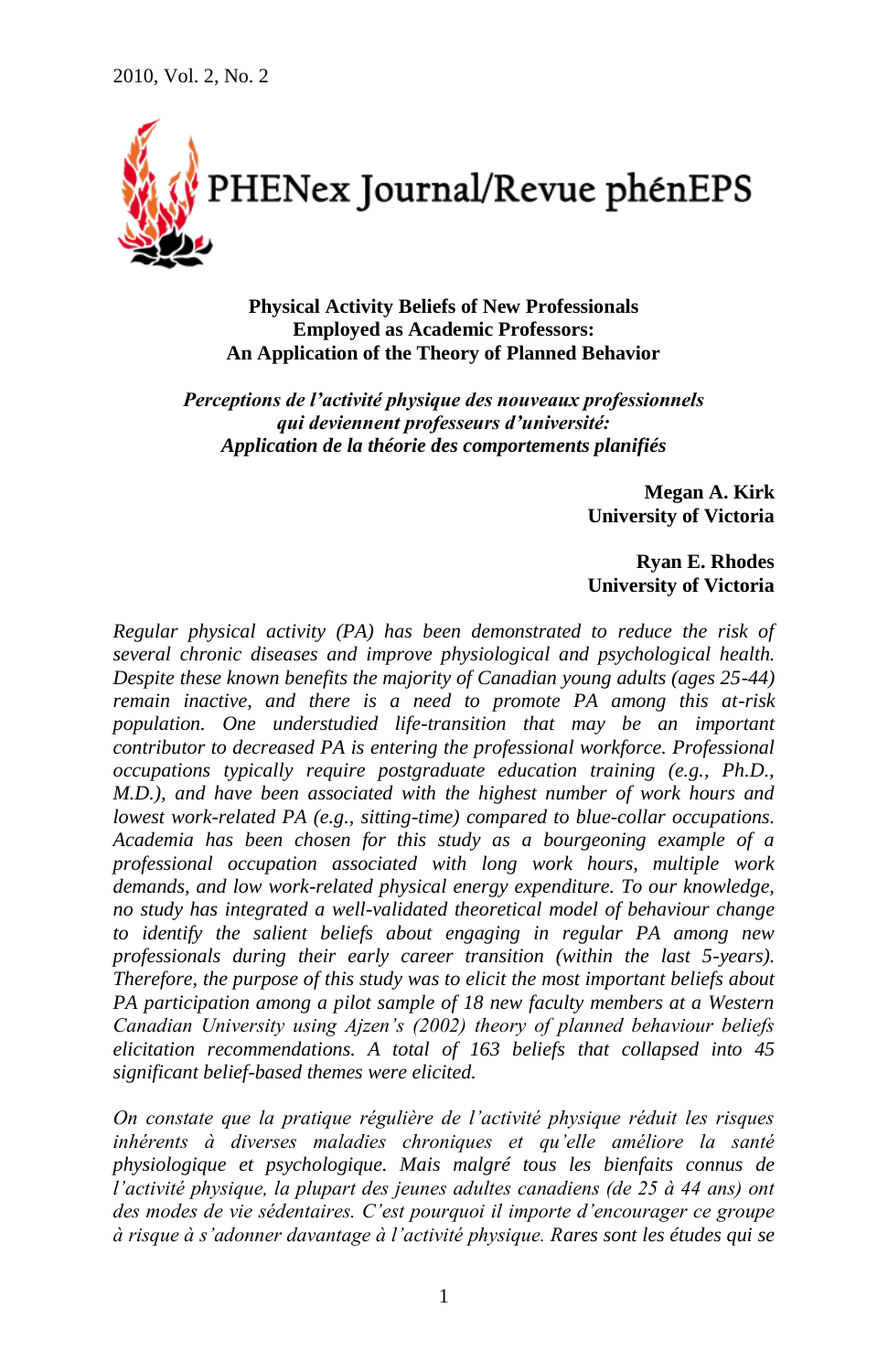*penchent sur l'arrivée des professionnels sur le marché du travail, même s'il s'agit d'une étape de vie clé menant à une plus grande sédentarité. Puisque la plupart des professionnels ont une formation universitaire de deuxième cycle ou plus (p. ex., Ph. D., M.D., les types d'emplois qu'ils occupent sont caractérisés par de longues heures de travail sédentaire (assis à un bureau, par exemple), ce qui laisse peu de temps pour l'activité physique comparativement aux emplois qu'occupent les cols bleus. Cette étude s'intéresse aux professeurs d'université, des professionnels qui passent beaucoup de temps à accomplir des tâches qui, quoique stressantes, exigent très peu d'énergie physique. Il ne semble exister aucune autre étude intégrant un modèle théorique des changements comportementaux capable de cerner les grandes croyances sur la pratique régulière de l'activité physique chez les nouveaux professionnels en début de carrière (au cours des 5 dernières années). Cette étude vise à répertorier les grandes croyances sur la participation à l'activité physique chez un groupe pilote de 18 nouveaux membres du corps professoral de l'Université Western Canadian, partant des recommandations de la théorie d'Ajzen (2002) qui recherche à éliciter des croyances sur les comportements planifiés. Les chercheurs ont a réussi à éliciter 163 croyances qui ont ensuite été regroupées sous 45 grands thèmes fondés sur les croyances.*

## **Introduction**

Regular physical activity (PA) has been shown to have a protective effect against the onset of over 25 chronic diseases including cardiovascular disease, type II diabetes mellitus, colon and breast cancers, stroke, and osteoporosis (Canadian Fitness and Lifestyle Research Institute [CFLRI], 2009; Warburton, Katzmarzyk, Rhodes, & Shephard, 2007; World Health Organization [WHO], 2009). In addition, the short and long-term benefits of PA on improved psychological and emotional well-being continues to be established in the literature at an unprecedented rate (Penedo & Dahn, 2005). Despite the known benefits of regular PA the majority of the Canadian populace fails to meet the minimum national PA standard to accrue these health benefits (CFLRI, 2007; Gilmour, 2007). Thus, research focused on promoting PA participation is a public health priority.

Prior PA promotion strategies have tended to focus on youth and olderadults given the obvious primary and tertiary aims. PA initiatives specifically targeting young- and middle-adults are scant. According to the 2005 Canadian Community Health Survey, Canadian youth aged 12-17 were the most active demographic with dramatic declines in PA status beginning at age 20 and extending into older adulthood (> 65 years) (CFLRI, 2007; Gilmour, 2007). Despite a negative trend in PA levels across the lifespan, however, the trend is not linear. National cross-sectional surveys have indicated that the sharpest declines in PA status among both males and females, occurs during young adulthood (ages of 25-44), and continues to decline into middle- and olderadulthood (Gilmour, 2007). Young adults are almost half as likely to be as active as when they were 12-17 years, and only 1 in 4 young adults (25.3% male vs. 22.6% female) report meeting the minimum PA recommendation for health (CFLRI, 2007; Gilmour, 2007). Research efforts aimed at explaining the reasons for this critical deflection point are limited. Thus, additional research is needed to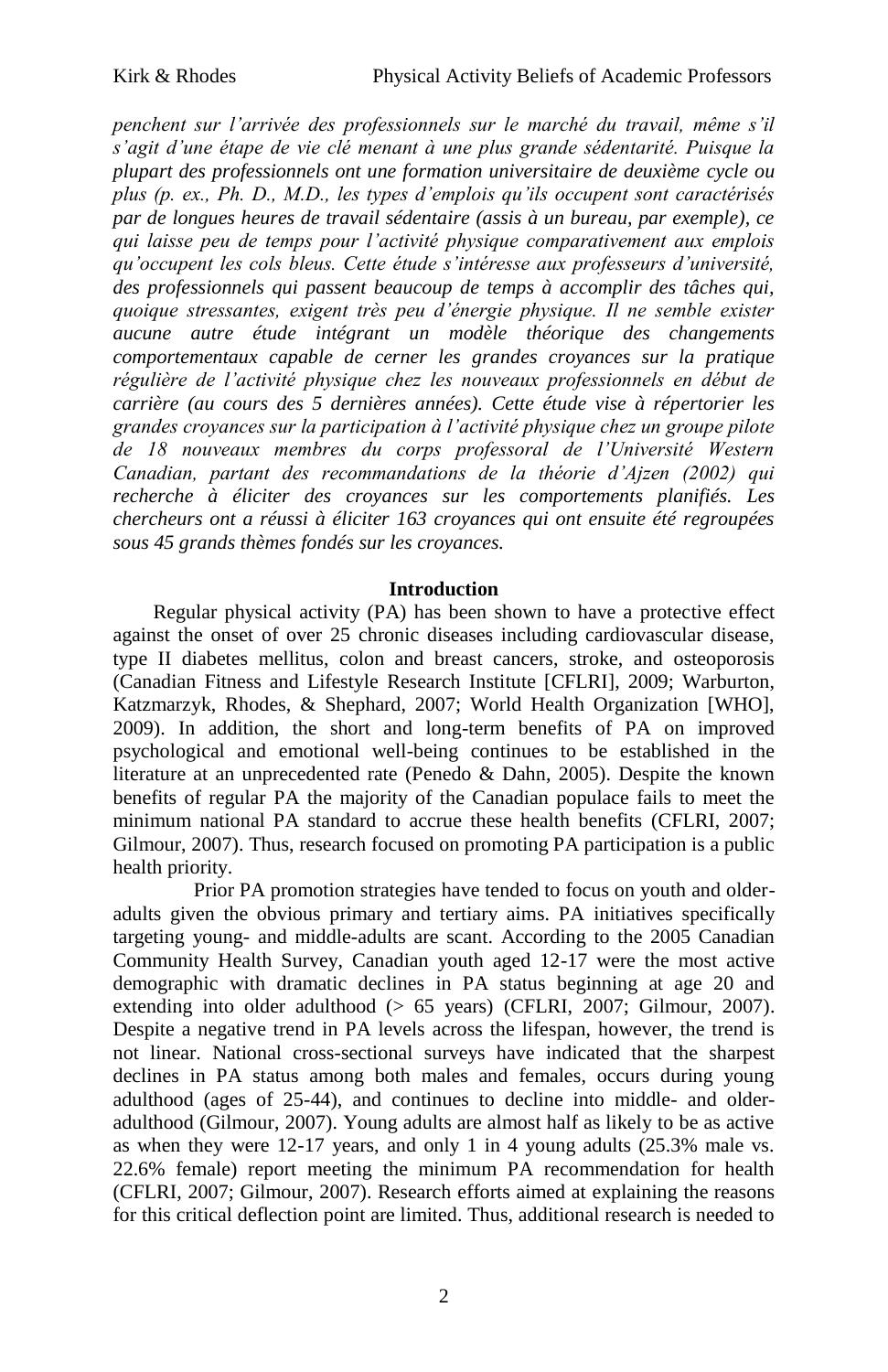determine the critical beliefs about PA among this population to help inform targeted health promotion interventions.

There is some recent evidence indicating that complex life-transitions are the probable reasons for the dramatic decline in PA among young adults (Allender, Hutchinson, & Foster, 2008; Bellows-Riecken & Rhodes, 2008). In particular, studies have consistently shown notable declines in PA levels among young adults during the transition to university and the transition to parenthood (Bellows-Riecken & Rhodes, 2008; Bray, 2007; Bray & Born, 2004; Cramp & Bray, 2009; Pullman et al., 2009). One critical life-transition that may be an important contributor to decreased PA is the shift from postsecondary education to the workforce. In 2009, 67%, or 6.3 million Canadian young adults were postsecondary graduates, with 23% (1.5 million) obtaining a university degree (Human Resources and Skills Development Canada [HRSDC], 2010; Statistics Canada, 2009a, 2009b). Among postsecondary graduates, an additional 13% (0.8 million) chose to pursue further postgraduate education (Statistics Canada, 2009a, 2009b). There is a link between educational attainment and occupation status, indicating that those with higher education levels are more likely to be employed in higher status occupations (HRSDC, 2010). Thus, young adults choosing to complete postgraduate education (e.g., doctorate, M.D.) are likely to enter professional careers including academia, medicine, and law. Given the large demographic of young adults achieving postsecondary education, it seems logical that entering into a professional occupation requiring postgraduate university education may be a potential reason for the sharp downward trajectory in PA among young adults.

Research efforts aimed at identifying which occupations are most likely associated with declines in PA among young adults are scant. Prior research examining the health and well-being of those employed in the labour force has focused heavily on the socio-economic determinants (e.g., income, education level, social position in society) of health (Cragg, Wolfe, Griffiths, & Cameron, 2007; Trost, Owen, Bauman, Sallis, & Brown, 2002). Research among the general population has shown that low socio-economic status, including those employed in lower status occupations (e.g., manual labour), tend to be at higher risk of poor health outcomes and inactivity compared to those in higher socioeconomic positions (e.g., higher education, higher income) (Cragg et al., 2007; Trost et al., 2002). Despite the general assumption that PA is directly associated with socio-economic status, however, emerging research has suggested that the positive association between socio-economic status and PA status plateaus at the postsecondary level and at the highest income levels (Cragg et al., 2007).

Emerging evidence has shown that professional occupations are associated with the highest number of work hours per week and the lowest levels of occupational energy expenditure (e.g., sitting-time) (Cragg et al., 2007; McCormack, Giles-Corti, & Milligan, 2006; Shields, 1999). According to data from the 1994-1997 National Population Health Survey, men reporting long work hours spent an average of 55 hours per week on the job and women reported working an average of 51 hours per week (Shields, 1999). An additional 32% of men and 19% of women reported working over 60 hours per week (Shields, 1999). Of those working long work hours, participants were more likely to be male, employed in professional occupations that require postsecondary education training, and between the ages 25-34 (Shields, 1999). In terms of occupational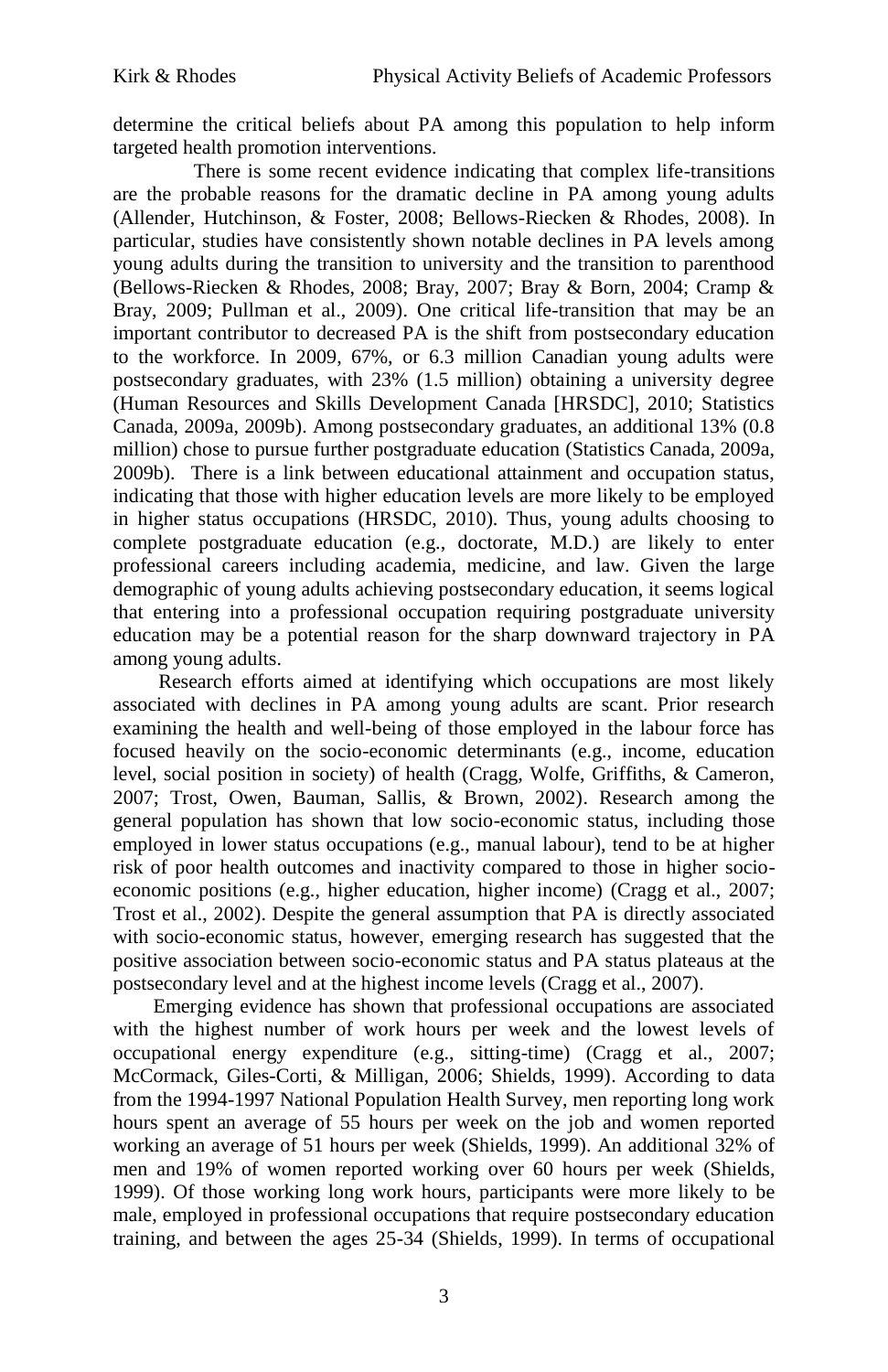energy expenditure, the impact of work-related PA on leisure-time PA is not widely understood across the literature. The strongest evidence showing a negative association between work-related PA and overall PA status comes from studies using direct measures of PA (e.g., accelerometers, pedometers). A study by McCormack et al. (2006) that used pedometers to measure total PA found the largest effect for achieving the recommended 10 000 steps/day was for men working in blue-collar occupations. Further, the authors found that 80.2% of blue-collar workers compared to only 38.2% of professionals achieved 10 000 steps/day (McCormack et al., 2006). Based on the existing evidence, further research examining the impact of entering a professional occupation on PA status of young adults may provide important clues of the potential factors causing the sharp downward trajectory in PA status.

A bourgeoning example of a professional occupation requiring long work hours, heavy work demands, and low occupational energy expenditure is that of academia (Canadian Association of University Teachers [CAUT], 2007; Jacobs & Winslow, 2004; Wilbur, Naftzger-Kang, Miller, Chandler, & Montgomery, 1999). Common characteristics of an academic professor include long work hours, multiple work responsibilities and demands (e.g., teaching, research, service), and low occupational energy expenditure (e.g., reading, computer). In particular, Assistant Professors (e.g., recently employed) aiming to be tenured have reported higher levels of stress, negative physical health symptoms, and work-life imbalance (CAUT, 2007). To our knowledge, no known studies have explicitly examined the salient beliefs towards participating in regular PA among a subsample of new professionals (e.g. within the last 5-years) employed as professors at a Canadian academic institution. According to the 2009-2010 Canadian Association of University Teachers Almanac, new professors (< 44 years) represent the majority (52.4%) of all Canadian faculty members (Canadian Association of University Teachers [CAUT], 2010). Therefore, new professors represent a large proportion of academic professionals and are especially in need of targeted interventions to prevent habitual inactivity.

Health interventions are thought to be best implemented from evidence using well-validated models of behaviour change (Baranowski, Anderson, & Carmack, 1998; Rhodes & Pfaeffli, 2009). One well-validated theory that has been used extensively in the PA domain is Ajzen's (1991) Theory of Planned Behaviour (TPB). The TPB postulates that the immediate antecedent of behavioural performance is an individual's *intention* (e.g., motivation, willingness, desire) to engage in the behaviour (Ajzen, 1991). Behavioural intentions are a function of 3-constructs: an individual's attitude (e.g. positive/negative evaluation of performing the behaviour), subjective norm (e.g., evaluation of the perceived approval from important others to perform the behaviour), and perceived behavioural control (PBC) (e.g., the ease or difficulty of performing the behaviour). These three-constructs are ultimately shaped by people's behavioural, normative, and control beliefs towards engaging in a behaviour (Ajzen, 1991).

Meta-analytic reviews of the TPB in the PA domain have found large associations between intention-behaviour, intention-attitude, and intention-PBC (Symons Downs & Hausenblas, 2005a). In addition, findings have indicated that the strongest determinant of exercise behaviour is one's intention to perform the behaviour, which is most strongly influenced by PBC and attitude constructs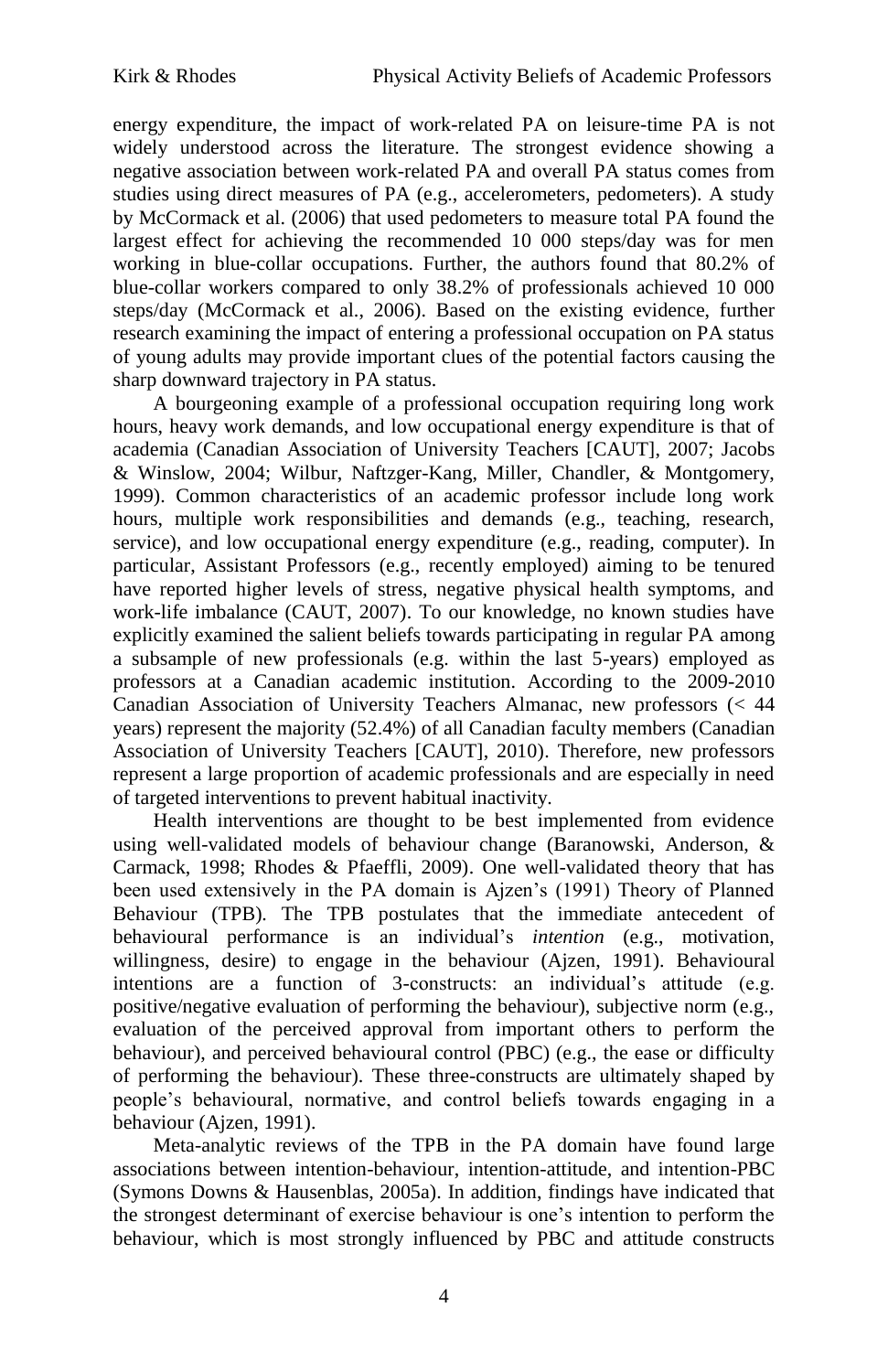(Symons Downs & Hausenblas, 2005a). Despite the extensive use of the TPB to help explain exercise behaviour, few studies have followed Ajzen's (2002) protocol for developing a TPB intervention. Ajzen's (2002) suggested that an *a priori* beliefs-elicitation study be conducted on a pilot sample of the target population to identify the common modal salient beliefs toward participating in PA. This ensures that the TPB belief constructs are representative of the target population. The underlying beliefs (behavioural, normative, control) a target population holds about engaging in PA are important factors for the development of tailored TPB interventions (Ajzen, 2002). It has been shown that detailed elicitation studies are important to 1) enhance the predictability of the TBP constructs in explaining PA behaviour, 2) ensure correspondence between the elicitation and the TPB study participants is adequate, and 3) help future researchers replicate the measures in future studies (Symons Downs & Hausenblas, 2005b).

The purpose of this study was to elicit the salient beliefs towards engaging in regular PA among a pilot sample of new academic professionals to help inform future TPB research and health interventions. To date, no known research has focused on eliciting the most common beliefs towards engaging in regular PA among a sample of professional young adults starting their full-time professional career. Since belief-based analysis is exploratory in nature, we hypothesized that the majority of the elicited beliefs would be control-based beliefs with a lack of time, heavy work demands, and conflicting role demands emerging as the most common beliefs influencing PA participation among new professionals.

# **Methodology**

# *Study Design*

A theory-based qualitative study using a focus group format was conducted using the belief elicitation procedures recommended by Ajzen's (2002) protocol for developing a TPB questionnaire.

# *Participants*

Participants for this study were a pilot sample of new professionals, ages 25- 44, who completed doctoral education within the past 3-years and were currently employed as full-time faculty members at a Western Canadian university affiliated with the Association of University and Colleges of Canada. The age range of the participants was based on 1) current research indicating that declines in PA extend into middle- and older-adulthood and 2) considerations of the length of time required to complete doctoral education. It is important to note that no standardized definition of or span of the early career transition period exists within the literature. Based on considerations that those completing doctoral education may choose to travel or take time off before entering their professional career, a 3-year transition period was chosen. Additionally, faculty members were chosen as the leading example of a professional occupation associated with high levels of stress, the highest number of work hours per week and lowest on-the-job activity based on prior research (CAUT, 2007; Shields, 1999; Wilbur et al., 1999).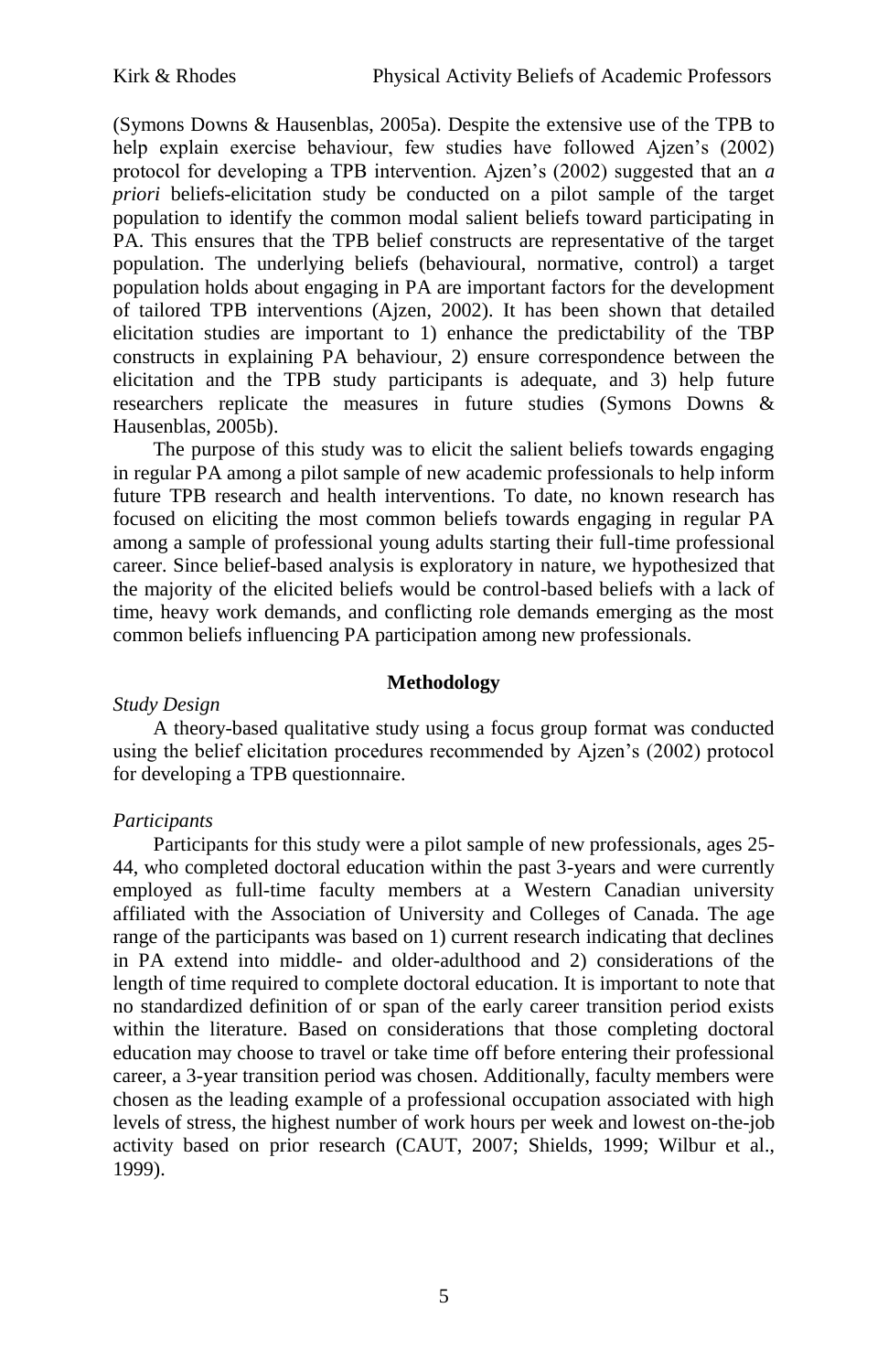## *Recruitment Procedure*

This study has met the requirements for ethical approval from the academic institution in which the participants were recruited. Contact with eligible participants was made via an appointed proxy (e.g., departmental secretary) neutral to the study. A pre-notice phone call to the Human Resource department at the University was made to request that the contact information of eligible participants be sent directly to the appointed proxy to ensure the privacy and confidentiality of the participants was protected. Upon retrieval of the contact information of newly hired faculty members, the appointed proxy sent a notice of research, consent form, and study invitation via email to each newly hired faculty member at the University inviting them to participate in a focus group session. Participants unable to attend the focus group sessions were given the opportunity to complete an in-person or phone interview with the primary investigator. Since this study is exploratory in nature, in-person interviews were conducted in addition to the focus groups to ensure saturation of the beliefs responses (Vaughn, Schumm, & Sinagub, 1996). Two reminder emails were sent 3-days and 7-days after the initial email to obtain a maximum participation rate at the focus group sessions. As a final attempt to obtain a high response rate, the appointed proxy sent a hard-copy study invitation and consent form to new faculty members through on-campus mail. Interested participants were instructed to contact the primary investigator directly by email or phone to confirm their attendance at a focus group or interview session. The primary investigator sent a confirmation email to interested participants indicating the time and location of the focus group session or interview.

## *Measurement and Instrumentation*

The focus group and interview questions used the belief elicitation procedures recommended by Ajzen (2002). In accordance with the recommendations from Ajzen (2002) and Symons Downs & Hausenblas (2005b), the questions were designed to elicit the principal behavioural, normative, and control beliefs of engaging in 30 minutes of moderate to vigorous PA at least four times per week over the next month. This is in accordance with the Public Health Agency of Canada's (2003) PA guidelines. All questions used an open-ended format to ask participants about the advantages and disadvantages of participating in PA, whether important referent groups would approve or disprove of them participating in PA, and what facilitating and impeding factors would influence participation in PA.

## *Analysis Plan*

A content analysis procedure based on the recommendations of Morse, Barrett, Mayan, Olson, & Spiers (2002), and Patton (2002), was conducted by the primary investigator and a research assistant. Due to the number of participants who completed an in-person interview in lieu of attending a focus group session, the analysis plan followed two separate procedures. First, all available elicited beliefs from the focus group sessions were independently extracted and coded by the PI and a research assistant. Second, any additional beliefs not mentioned in the focus groups, but stated in the in-person interviews, were extracted and highlighted. Priority was given to the focus group responses based on the initial study design. Similar responses given in both focus groups achieved the highest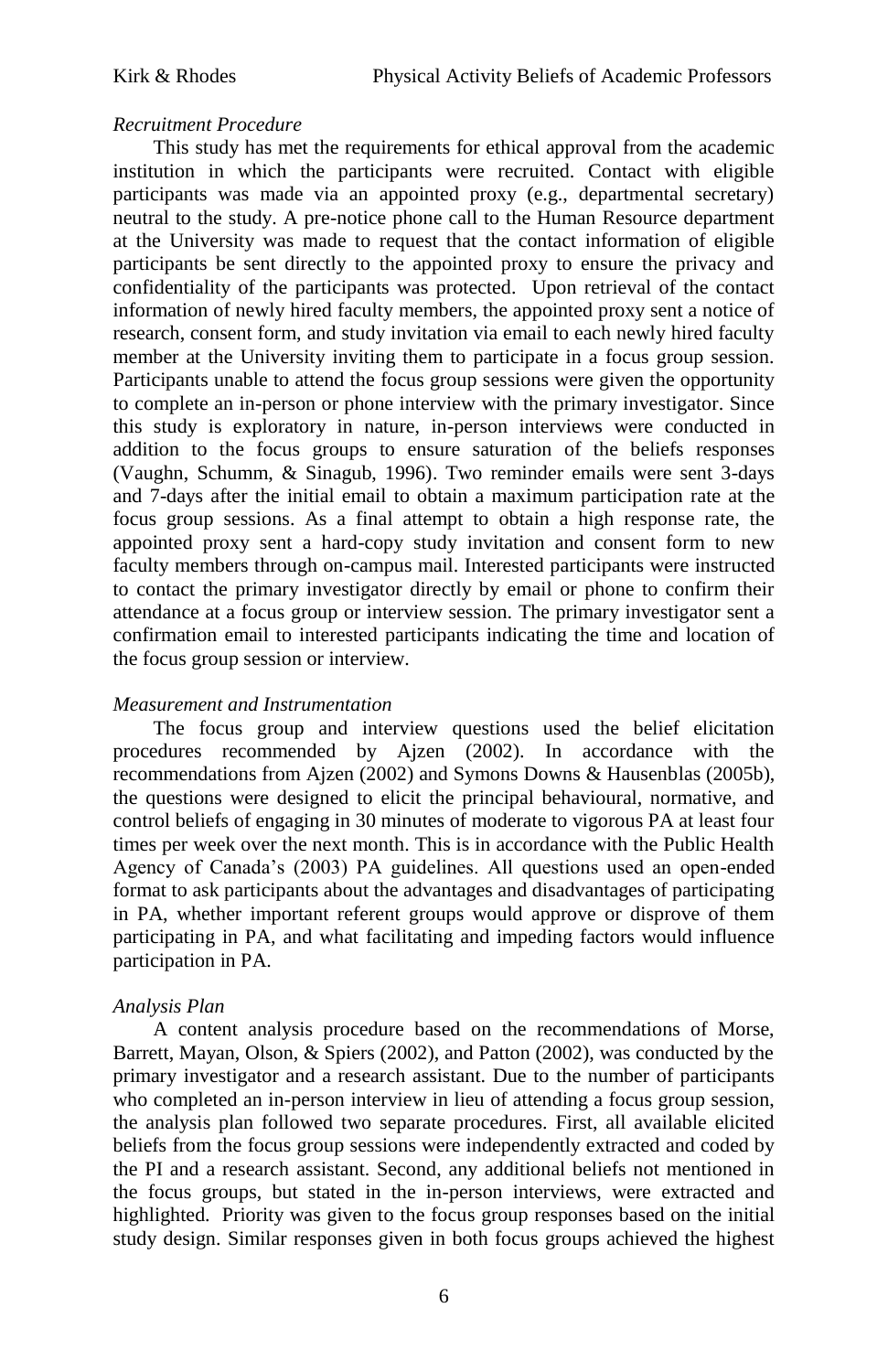ranking. Third, elicited beliefs were then independently coded into themes and rank-ordered 1) based on the presence of mention in the 2 focus groups and 2) presence of mention by the in-person interviews (Ajzen, 2002). Fourth, 100% congruence on the elicited salient beliefs and themes was obtained by the PI and research assistant. Elicited beliefs and themes were then ranked based on achieving a maximum total of 12 (2 focus groups and 10 interviews). The 8-10 most common behavioural, normative, and control belief based items will be integrated into a future TPB questionnaire that will be administered to the target population based on recommendations by Ajzen (2002).

#### **Results**

A total of 88 new faculty members were identified by the Human Resource department. Of these, 14 email addresses were not provided, yielding 74 potential participants. After the study invitation emails were sent, 3 faculty members indicated they were not in the appropriate age category and 3 faculty members indicated they were on leave for the year. A total of 18 participants (12 female and 6 male) completed either the focus group sessions  $(n = 8)$  or an in-person interview  $(n = 10)$  making the response rate 26.5% of eligible participants. Descriptives for the sample are presented in Table 1.

#### Table 1

*Participant Characteristics (N = 18)*

|                                   | (%) |
|-----------------------------------|-----|
| <b>Demographics</b>               |     |
| Age 25-39                         | 83  |
| Age 40-44                         | 17  |
| Female                            | 67  |
| Caucasian                         | 61  |
| <b>Occupation Characteristics</b> |     |
| <b>Full-time Faculty</b>          | 89  |
| On Sabbatical                     | 11  |
| <b>Faculty/Field of Study</b>     |     |
| <b>Humanities</b>                 | 28  |
| Social Sciences                   | 22  |
| Education                         | 17  |
| Engineering                       | 11  |
| <b>Business</b>                   | 11  |
| Medicine                          | 5   |
| Other                             | 5   |

## *Behavioural Beliefs*

A total of 163 elicited behavioural ( $n = 59$ ), normative ( $n = 17$ ), and control beliefs ( $n = 87$ ) were mentioned in the study. A total of 59 behavioural beliefs were elicited with 40 advantageous and 19 disadvantageous beliefs being mentioned. The majority of the responses indicated that that new professionals believed that regular PA would help improve productivity and effectiveness at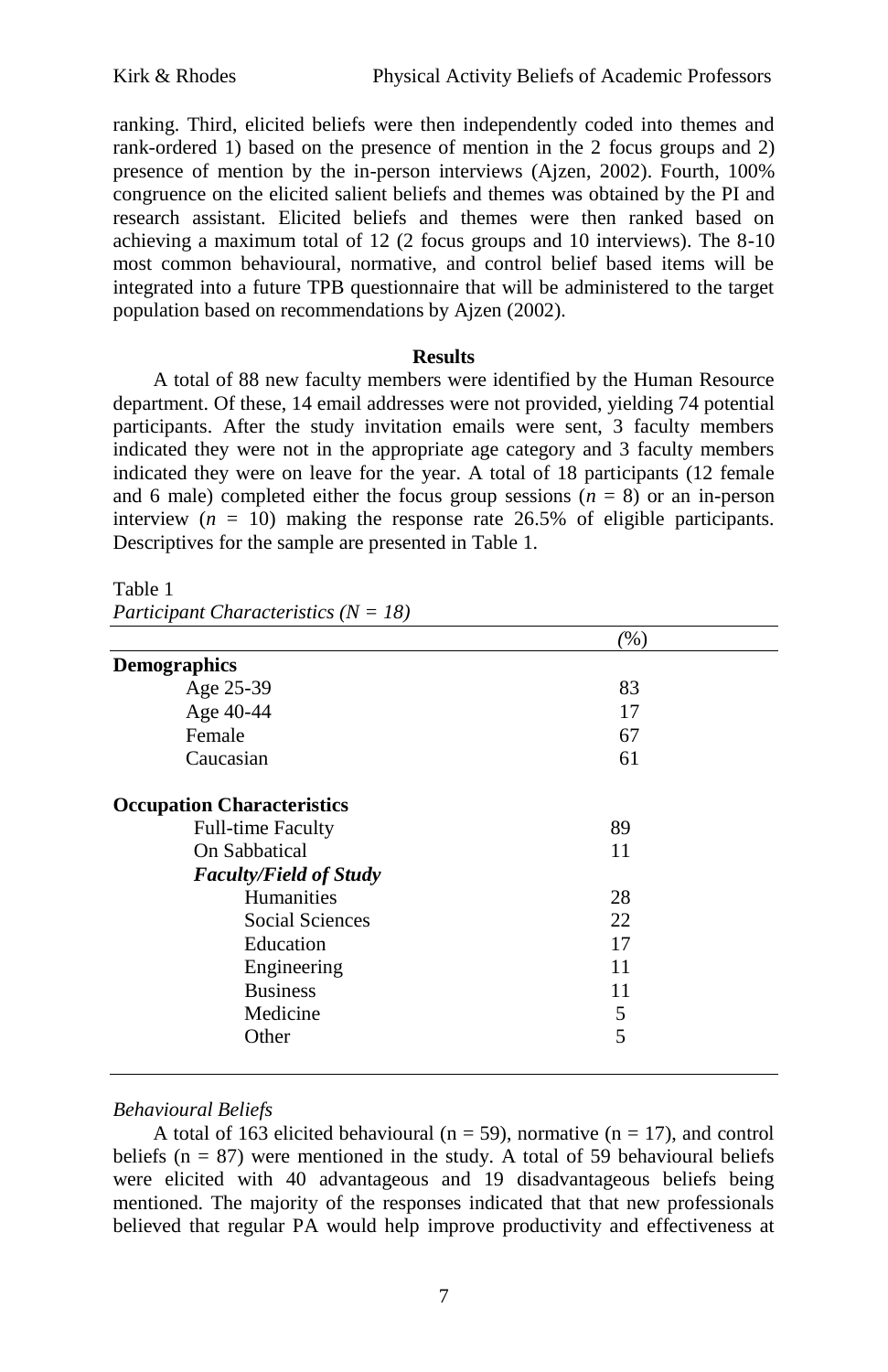work (83%), improve physical fitness (67%), and prevent burnout (58%). Additional meaningful responses from participants who did not attend a focus group session believed that regular PA improved their psychological/emotional outlook on life.

In terms of the disadvantages of regular PA, the majority of the responses indicated the new professionals believed that regular PA could cause injury to the body (50%) and that it takes a substantial amount of time (42%). Several additional behavioural beliefs of the disadvantages of regular PA indicated that new professionals believed that PA took time away from other work priorities including research, course preparation, and writing, and was an inconvenience to try to fit in to their dynamic schedule.

# *Normative Beliefs*

A total of 17 normative beliefs were elicited with 13 approving referents and 4 disapproving referents being mentioned. Of the approving referents, responses from the participants indicated that their spouse/partner was the most important referent that approved of their participation in regular PA. Of interesting note, over half of the responses (58%) indicated that colleagues were an important approving referent for new professionals. Family and children were also common referents that new professionals believed were important approving referents. Despite only having one response, it is of particular interest that one participant mentioned that their dog was an important approving referent. While household pets cannot be included as true approving or disapproving referents, this highlights the notion that individuals owning pets may feel a certain social obligation to walk their pet, which helps assist the individual in achieving regular PA.

Of the disapproving referents, participants believed that their supervisor/superior would be a referent that disapproved of their participation in regular PA. Participants indicated that seeing their supervisor work through lunch instead of being active was an indirect disapproving message. Additionally, if meetings were mandatory, participants felt that their supervisor would disapprove of them being regularly active instead of attending mandatory meetings/workshops. Of particular interest, both children and spouse were mentioned as either approving or disapproving referents. This finding indicates that various obligatory social roles (e.g., being a parent, being a partner) can act as either a motivator or a deterrent towards being regularly active.

# *Control Beliefs*

A total of 87 control beliefs (32 enabling and 55 limiting) were elicited in the pilot study. Of the 32 elicited enabling factors that participants believed made participation in PA easy, the majority of the responses indicated that having facilities within a close proximity helped participants' to be regularly active. Another enabling factor that emerged was having a supportive and encouraging work environment. Several participants' mentioned that because their fellow colleagues either rode their bicycle to work or organized a group run at lunch; they were more likely to engage in regular PA. Other important enabling factors were living in a city that supports PA (42%), being able to make it a habit/routine (42%), and having ideal weather conditions (42%). An enabling factor that was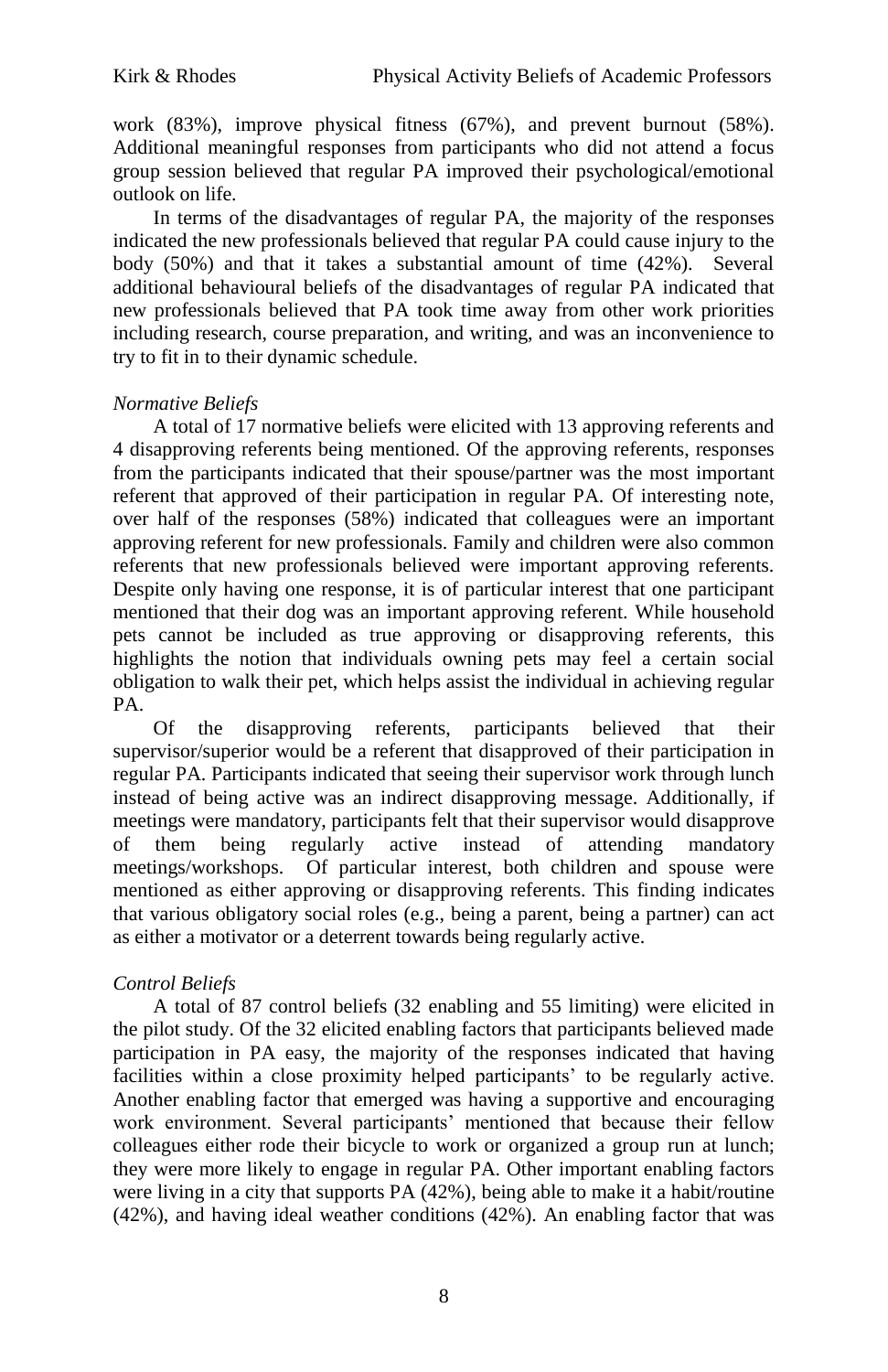mentioned in the interviews but not in the focus group sessions was having the flexibility in their job to fit in exercise (42%).

Of the 55 limiting factors that participants' said they believed made regular PA extremely difficult, the majority of responses (83%) indicated that a lack of available time was the most common factor that impeded regular PA participation. Additionally, 75% of the responses indicated that heavy work demands/expectations were barriers towards engaging in regular PA. Of particular interest, participants' indicated that adjusting to the pace of the new job was a limiting factor towards PA participation. Several participants mentioned that learning how to balance research, writing, marking, course preparation, and conference attendance had a major detrimental effect on fitting in regular PA. Another interesting finding was that several of the participants' stated that their participation in regular PA was limited by the lack of private shower and change facilities. Numerous participants, especially females, indicated that taking a class or changing in areas where students were also in attendance was a deterrent towards being regularly active.

# *Behavioural, Normative, and Control Themes*

The 163 elicited beliefs were collapsed into a total of 45 behavioural ( $n =$ 16), normative  $(n = 9)$ , and control  $(n = 20)$  themes based on recommended content analysis procedures (Ajzen, 2002; Morse et al., 2002; Patton, 2002) (See Table 2). A total of 16 behavioural themes emerged from the data with the most common theme being the belief that regular PA improves overall work productivity/effectiveness (11 out of 12 documents). Several elicited beliefs (e.g., improves my writing, improves my teaching performance) were included in this category. In addition, improvements in long-term health and stress management were important themes that emerged from the raw data. Long-term health benefits included beliefs pertaining to physical health benefits (e.g., cardiovascular health, weight management, disease prevention). Stress management included various beliefs about PA being an ideal way to prevent burnout, and reduce work-related stress. Other important behavioural themes that emerged included that PA made participants feel good (e.g., helps me have a more positive disposition, makes me happy, builds my self-confidence/esteem), takes too much time away from other obligations (e.g., work demands, parental roles, relationships), and is a hassle/inconvenience during the day (e.g., inconvenient when travelling to conferences, takes time to change out of professional clothes).

|--|--|--|--|

*Themes of Elicited Beliefs for Engaging in PA (N = 45)*

|                                                                         | ------------ |
|-------------------------------------------------------------------------|--------------|
| <b>Behavioural Beliefs</b>                                              |              |
| Makes me more effective/productive in my work (e.g. teaching, research) |              |
| Improves long-term health <sup>b,c</sup>                                | 10           |
| Stress management/Prevents Burnout <sup>c</sup>                         | 10           |
| Makes me feel good (e.g., happy, positive, confident) <sup>c</sup>      | Q            |
| Takes time away from other obligations (e.g., work, family) $\epsilon$  | Q            |
| It's a hassle/inconvenience <sup>c</sup>                                |              |

 $R$ anking<sup>a</sup>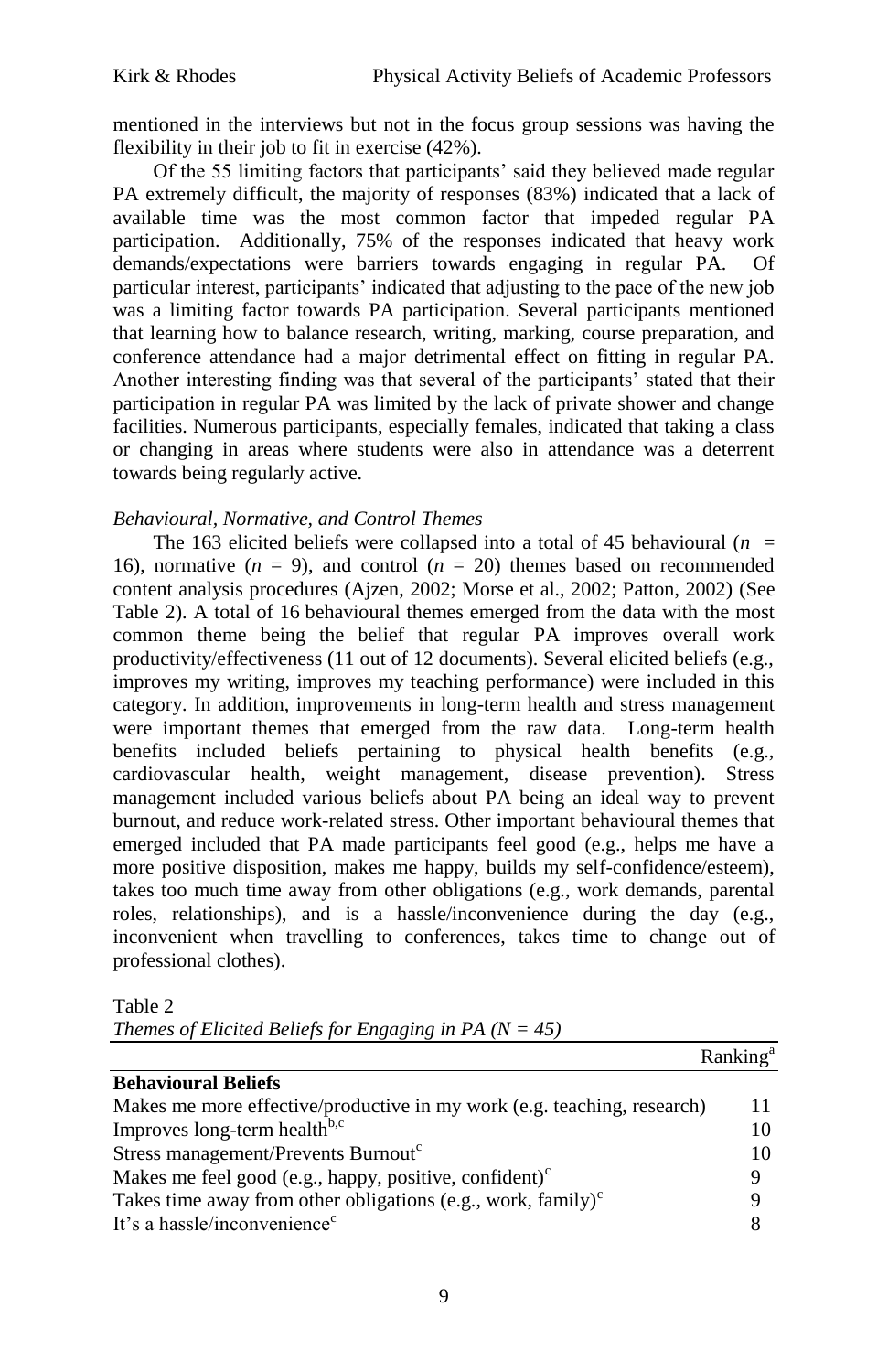| Improves physical fitness                                                          |   |
|------------------------------------------------------------------------------------|---|
| Helps me live a balanced life <sup>c</sup> (e.g. mental, emotional, environmental) | 6 |
| Might cause injury                                                                 | 6 |
| Builds connections/relationships with others <sup>c</sup>                          |   |
| Makes me look good (e.g., fit, trim, healthy weight) $\epsilon$                    | 4 |
| Not my first priority                                                              | 4 |
| Makes me feel self-conscious (e.g. changing with students, awkward to do)          | 3 |
| Increases fatigue                                                                  |   |
| Not enjoyable/fun to do                                                            |   |
| Feel guilty taking time to exercise                                                |   |
|                                                                                    |   |

# **Normative Beliefs**

| Family - Extended <sup>c</sup>         |   |
|----------------------------------------|---|
| Spouse <sup>c</sup>                    |   |
| Colleagues                             |   |
| Child(ren)                             | 6 |
| Supervisor/Boss <sup>c</sup>           |   |
| Friends                                |   |
| Sports teams/groups <sup>d</sup>       |   |
| Active people in the community         |   |
| Doctor/Health care system <sup>c</sup> |   |
|                                        |   |

#### **Control Beliefs** Lack of time<sup>c</sup>

| Lack of time <sup>c</sup>                                                                     | 10             |
|-----------------------------------------------------------------------------------------------|----------------|
| Lack of consistent schedule <sup>c</sup> (e.g., no 9-5, work weekends, no lunch, disruptions) | 9              |
| Heavy work demands/responsibilities (e.g., marking, course planning, meetings)                | 9              |
| Previous Injuries/health issues                                                               | 9              |
| Other Professional Aims <sup>c</sup> (e.g. tenure, publications, conferences, service)        | 8              |
| Don't feel like it $(e.g., no energy, want to do something more relaxing)$                    | 8              |
| Social support $(e.g., friends, exercise buddy, colleagues model PA)$                         | 8              |
| Going through other life transitions/changes                                                  | 8              |
| Proximity of facilities                                                                       | 7              |
| Access to facilities <sup>c</sup> (e.g., affordable, extended hours, appealing)               | 6              |
| Awareness/Promotion of $PAc$ (e.g., city, workplace, campaigns, speakers)                     | 6              |
| Maintaining professional dress/appearance <sup>c</sup>                                        | 5              |
| Demanding family obligations (e.g., sick child/parent, events)                                | 5              |
| Ideal weather/climate conditions                                                              | 5              |
| Lack of affordable/available childcare <sup>c</sup>                                           | $\overline{4}$ |
| Sedentary nature of the job (e.g., sitting, computer, reading)                                | 3              |
| Having faculty-only facilities and programs <sup>c</sup>                                      | 3              |
| Flexibility of schedule (e.g., non-supervised, make own hours)                                | 3              |
| Committing to class/group                                                                     | 2              |
| Owning equipment                                                                              | $\overline{2}$ |
|                                                                                               |                |

<sup>a</sup> Ranking based on number of beliefs that collapsed into themes and times mentioned from most common to least common.

<sup>b</sup> Shaded area indicates focus groups' beliefs

<sup>c</sup> Both focus groups mentioned this theme

<sup>d</sup> Theme not mentioned in focus groups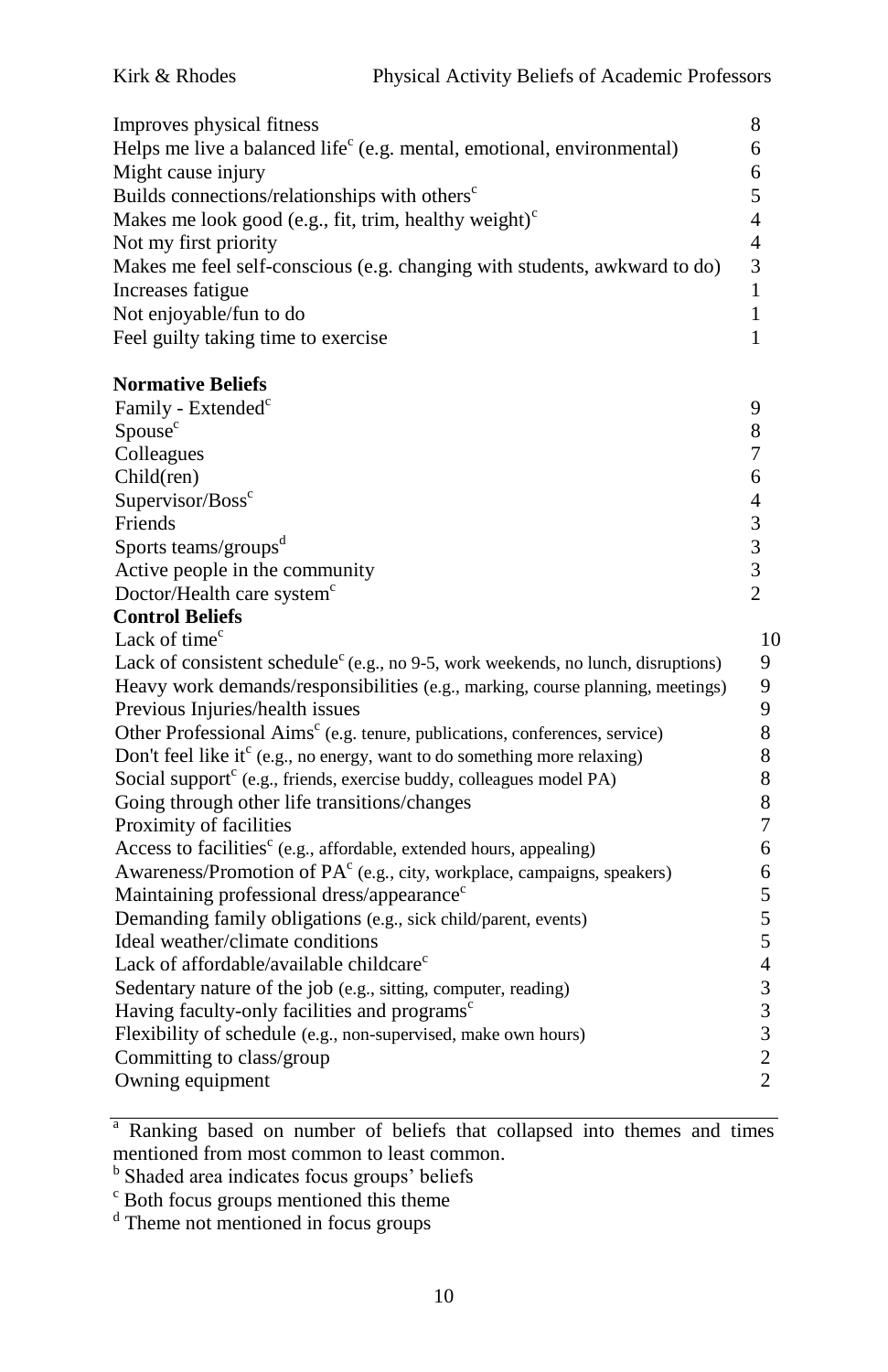A total of 9 normative themes emerged from the raw data and indicated that family members (e.g., parents, siblings, spouses) were the most common important referent. In addition, spouse/partner was a uniquely mentioned important referent that was closely followed by colleagues and children. Of interest, observing others within the community be active (e.g., run clubs, boot camps, people on walking trails) was an important normative belief for participants.

Of the 20 control themes that emerged, lack of available time was the most common theme mentioned by participants. This was followed by the control belief that a lack of a consistent schedule (e.g., no 9-5 job, work on weekends, no scheduled lunch, unexpected deadlines) strongly impeded PA participation. Heavy work demands/responsibilities emerged as an important control theme that impeded PA participation and included beliefs such as heavy amounts of marking, course planning, meetings, and examination preparation. Pre-existing injuries and health issues (e.g., back pain, stress fracture) also emerged as a common control based theme that prevented participants from engaging in regular PA. Of particular interest, other professional aims (e.g., aiming for tenure, publications, conference attendance, service) emerged as a unique control based theme that impeded PA participation. Participants emphasized that entering into their new career was associated with high levels of external and self-imposed pressure to achieve seniority or a higher status (e.g., tenure track) to establish job stability over time.

Other important themes that emerged included simply not feeling up to exercising, and currently going through other major life-transitions (e.g., marriage, parenthood, change of career). Several participants felt strongly that after a long day of work, the last thing they wanted to do was place additional physical stress on their body through exercise. Instead, several participants indicated that they would rather enjoy a glass of wine, spend time with their spouse, or read a book. Furthermore, a considerable number of participants stated that they were currently trying to cope with other major life transitions, which negatively impacted their availability and motivation to engage in PA. Two of the participants were in their  $2<sup>nd</sup>$  trimester of pregnancy, three participants indicated that they had recently gotten married, and four participants mentioned they had relocated and changed jobs.

## **Discussion**

The purpose of this study was to elicit the salient behavioural, normative, and control beliefs among a pilot sample of new professionals, ages 25-44. This study advances the existing literature by identifying the modal principal beliefs towards engaging in regular PA among a previously understudied population. Prior research examining the impact of occupation transitions on PA patterns of young adults has not focused on professional occupation transitions or integrated a leading theoretical model to help understand the significant beliefs and barriers toward engaging in regular PA among young adults entering professional careers (Bell & Lee, 2005; Brown & Trost, 2003; Horn, O'Neill, Pfeiffer, Dowda, & Pate, 2008).

The results suggested that 45 PA-related beliefs were important to the new professional population. Of the 45 salient beliefs, 16 behavioural beliefs, 9 normative beliefs, and 20 control beliefs were identified. Common positive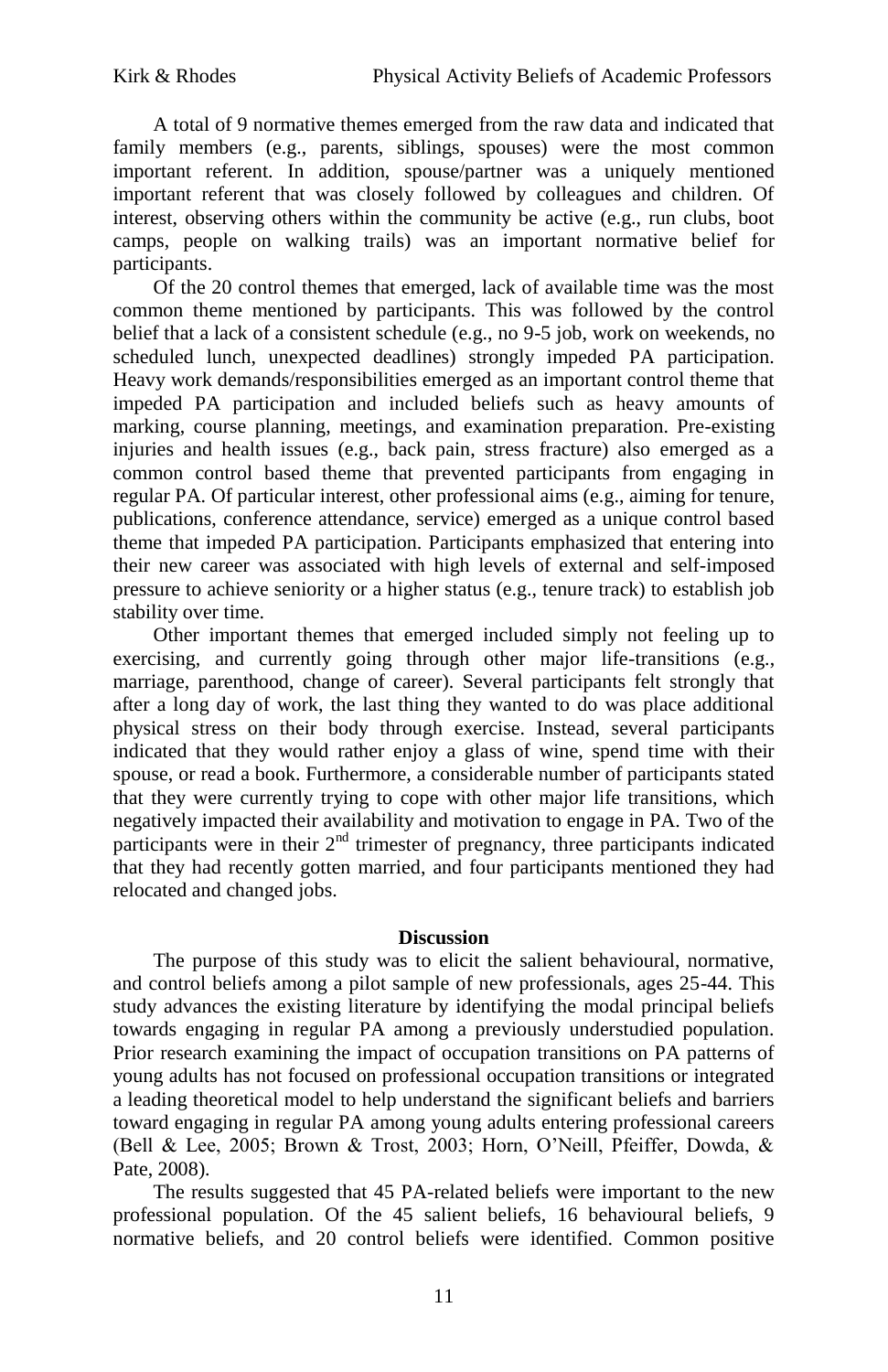behavioural beliefs about PA participation among new professionals included increased productivity and effectiveness at work, improved long-term health, stress relief and feeling good. Behavioural disadvantages included taking time away from other important obligations (e.g., family, work), and being too much of a hassle to do (e.g., changing, organizing). These findings indicate that new professionals have several positive and negative behavioural beliefs towards engaging in regular PA that, in some ways, are in congruence with Symons Downs and Hausenblas' (2005b) systematic review of TPB belief elicitation studies. Symons Downs and Hausenblas (2005b) found that the most common behavioural advantage of PA participation was improved overall health, and the most common disadvantage was preexisting health concerns (e.g., pain, illness). The findings from this study suggest that new young professionals are more concerned about the impact of PA on work-life balance. Thus, future interventions focusing on reducing chronic disease may not be the most important targets for this unique population. Health promotion strategies targeting more proximal behavioural beliefs about stress relief, work-life balance, and feeling good may be more useful.

A total of 9 modal normative beliefs were identified in this study. According to the results, family members, especially one's spouse/partner, as well as one's colleagues emerged as the most important referents for new professionals. While valuing the opinions of one's spouse parallels Symons Downs and Hausenblas' (2005b) review, the emergence of colleagues as an important normative referent is somewhat unique. Since new professionals spend a considerable number of hours in the workplace adjusting and adapting to the work environment, it seems logical that the health patterns and behaviours of other colleagues would potentially influence the behaviours of new professionals. Thus, future health promotion efforts could potentially benefit from establishing workplace wellness initiatives that emphasize PA participation as a means to build a sense of community, social support and workplace morale.

The majority of salient beliefs identified were control-based factors, which support our initial hypothesis. Twenty modal control beliefs were identified in this study. The results suggested that lack of time, lack of a consistent schedule, heavy work demands and expectations, pre-existing injuries and other professional aims were common principal control themes. The value placed on certain control-beliefs in this study differ somewhat from Symons Downs and Hausenblas' (2005b) review that highlighted that health issues, proximity to facilities, lack of motivation, and no social support were the most common control beliefs that limited PA participation. Scheduling challenges, work demands and professional aims are unique control beliefs that emerged for this population, and emphasize the importance of identifying the control-based determinants of PA participation among the target population (Symons Downs & Hausenblas, 2005b).

New professionals entering demanding professional careers may spend over the standard 35-hour workweek at work to fulfill numerous work responsibilities including marking students' papers and exams, fulfilling research and publication expectations, and preparing for course teaching. Thus, a lack of time due to work appears to be a logical barrier towards engaging in regular PA among new professionals. Additionally, several of the participants indicated that the inconsistency of their work schedule made it challenging to develop and maintain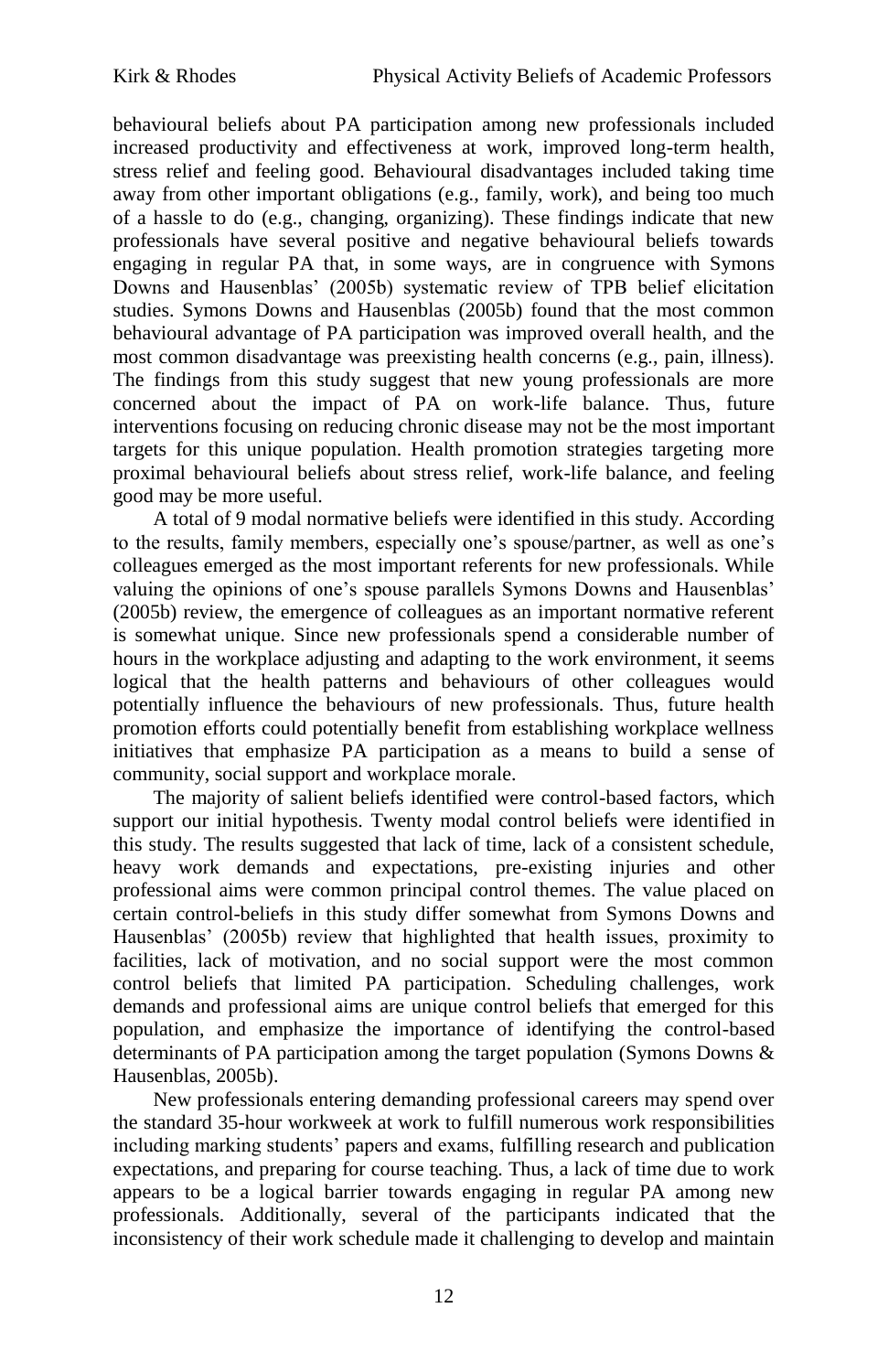a regular exercise routine. A new professor who instructs courses will undoubtedly have heavy periods of marking throughout a typical semester that may disrupt any type of routine. Also, most university semesters change every four months making it even more challenging to establish a consistent exercise regimen. Finally, another unique barrier that emerged in this study was the pressure to meet other professional expectations. In particular, new professionals employed as faculty members are on probation during the first few years of employment. It is during this time that junior-ranked faculty members must meet certain expectations such as aiming for tenure, securing funding for research projects, producing a certain number of publications, and presenting a certain number of presentations to secure a stable position as an associate professor. Not surprisingly, the added pressures associated with the desire to aim for tenure was expressed by several of the participants. From these findings, we would suggest that future research investigating the relationship between control beliefs and PA be conducted to better understand the strongest determinants of PA participation among new professionals.

Although the current study expands the limited literature examining the reasons for changes in PA behaviour among new professionals, it is important that this study be interpreted within the context of its limitations. First, the sample obtained may not generalize entirely to the new professional population. Sixty-seven percent  $(n = 12)$  of the participants were female while only 33%  $(n = 12)$ 6) of the participants were male. The underrepresentation of males in this study may limit the generalizability of the results. In addition, the low response rate (26.5%) may also limit the generalizability of the results, but was expected due to the heavy workload and demands associated with academic professions. Further, two of the participants were on sabbatical, and not currently working at the institution. While their elicited beliefs may potentially limit the generalizability of the results to full-time new professors, the two participants both indicated that they had only been on sabbatical for a period of one-month, and felt that they could accurately recall their full-time working experience. Second, the beliefs elicited in this study may not be representative of all salient beliefs about PA participation among new professionals. Because this study used a pilot sample of new professionals employed in only one type of professional occupation (e.g., academia), other beliefs not measured in this study (e.g., law, medicine, CEO) may also be important contributors to PA participation.

In summary, this beliefs elicitation study provides preliminary evidence of the potential factors that may influence PA behaviour among professional adults. Believed outcomes such as improved overall work performance and stress management combined with believed barriers such as a lack of available time and heavy work demands may be potential factors that explain PA patterns among young adults across a transition period. This elicitation study will help future Theory of Planned Behaviour investigations maintain the predictive utility of the TPB by ensuring that the questionnaire items are representative of the new professional population. Further, the integration of these elicited beliefs into future health promotion research can help inform future intervention strategies aimed at preventing habitual inactivity among new professionals across the lifespan.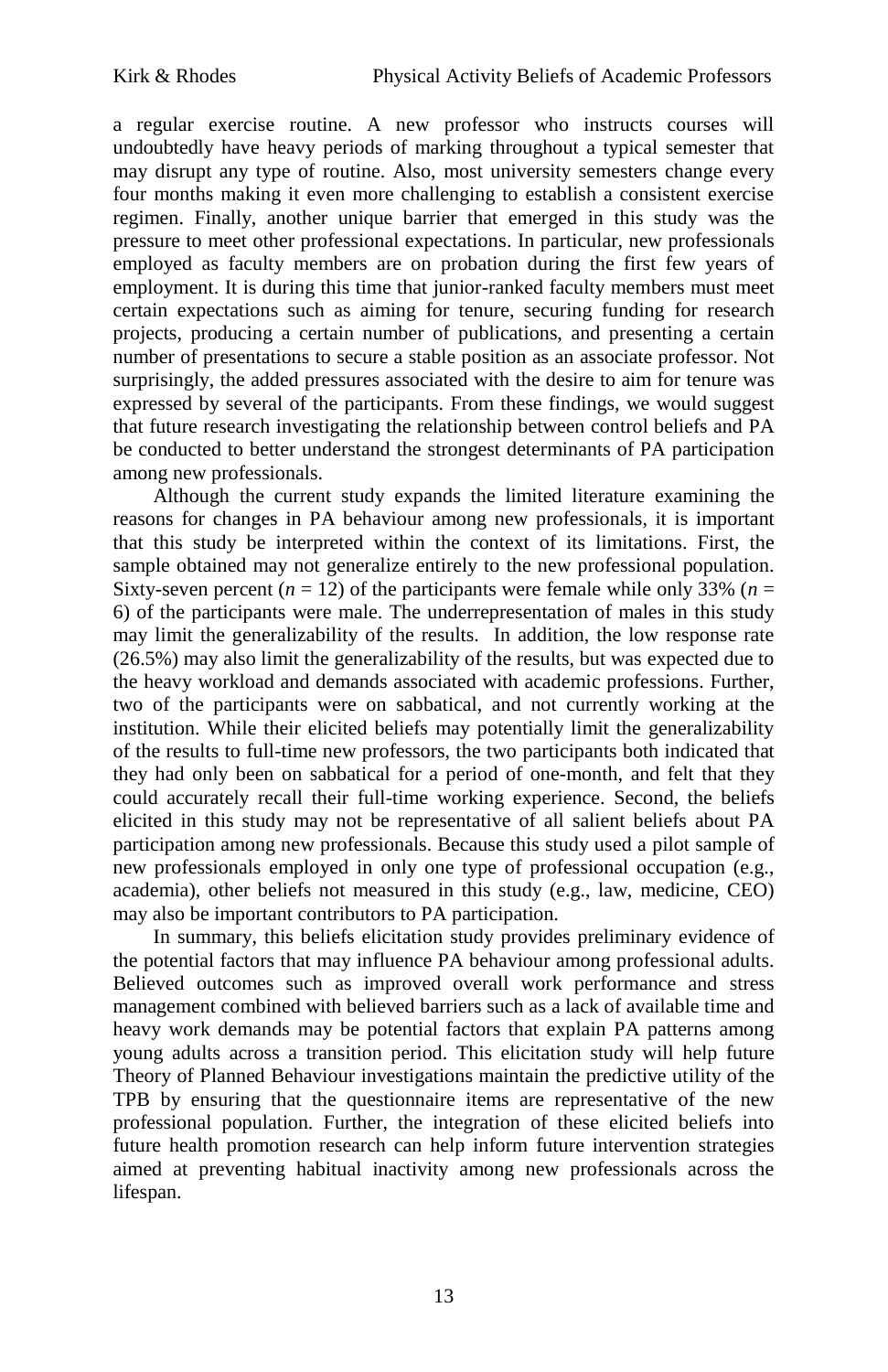## **References**

- Ajzen, I. (1991). The theory of planned behaviour. *Organizational Behaviour and Human Decision Processes, 50*, 179-211.
- Ajzen, I. (2002). Constructing a TPB questionnaire: Conceptual and methodological considerations. Retrieved from <http://people.umass.edu/aizen/pdf/tpb.measurement.pdf>
- Allender, S., Hutchinson, L., & Foster, C. (2008). Life-change events and participation in physical activity: A systematic review. *Health Promotion International, 23*(2), 160-172.
- Baranowski, T., Anderson, C., & Carmack, C. (1998). Mediating variable framework in physical activity interventions: How are we doing? How might we do better? *American Journal of Preventive Medicine, 15*(4), 266- 297.
- Bell, S., & Lee, C. (2005). Emerging adulthood and patterns of physical activity among young Australian women. *International Journal of Behavioural Medicine, 12*(4), 227-235.
- Bellows-Riecken, K. H., & Rhodes, R. E. (2008). A birth of inactivity? A review of physical activity and parenthood. *Preventive Medicine, 46*(2), 99-110.
- Bray, S. R. (2007). Self-efficacy for coping with barriers helps students stay physically active during transition to their first year at university. *Research Quarterly for Exercise and Sport, 78*(1), 61-70.
- Bray, S. R., & Born, H. A. (2004). Transition to university and vigorous physical activity: Implications for health and well-being. *Journal of American College Health, 52*(4), 181-188.
- Brown, W. J., & Trost, S. G. (2003). Life transitions and changing physical activity patterns in young women. *American Journal of Preventive Medicine, 25*(2), 140-143.
- Canadian Association of University Teachers [CAUT]. (2007). Occupational stress among Canadian university academic staff. Retrieved from <http://www.caut.ca/uploads/CAUTStressStudy-EN.pdf>
- Canadian Association of University Teachers [CAUT]. (2010). CAUT almanac of post-secondary education in Canada 2009-2010. Retrieved from [http://www.caut.ca/uploads/2009\\_CAUT\\_Almanac.PDF](http://www.caut.ca/uploads/2009_CAUT_Almanac.PDF)
- Canadian Fitness and Lifestyle Research Institute [CFLRI]. (2007). Physical activity and the health of Canadians: Results from the 2007 physical activity monitor. *Canadian Fitness and Lifestyle Research Institute Research File*. Retrieved from

[http://www.cflri.ca/eng/statistics/surveys/documents/2007pam\\_b1.pdf](http://www.cflri.ca/eng/statistics/surveys/documents/2007pam_b1.pdf)

Canadian Fitness and Lifestyle Research Institute [CFLRI]. (2009). Health benefits of physical activity for adults. *Canadian Fitness and Lifestyle Research Institute Research File*. Retrieved from

[http://www.cflri.ca/eng/research\\_file/documents/ResearchFile\\_Aug1\\_EN.pdf](http://www.cflri.ca/eng/research_file/documents/ResearchFile_Aug1_EN.pdf)

Cragg, S., Wolfe, R., Griffiths, J. M., & Cameron, C. (2007). Physical activity among Canadian workers: Trends 2001-2006. Health profiles of Canadian workers. *Canadian Fitness and Lifestyle Research Institute Research File*. Retrieved from

[http://www.cflri.ca/eng/statistics/surveys/documents/pam2006\\_sec1\\_en.pdf](http://www.cflri.ca/eng/statistics/surveys/documents/pam2006_sec1_en.pdf)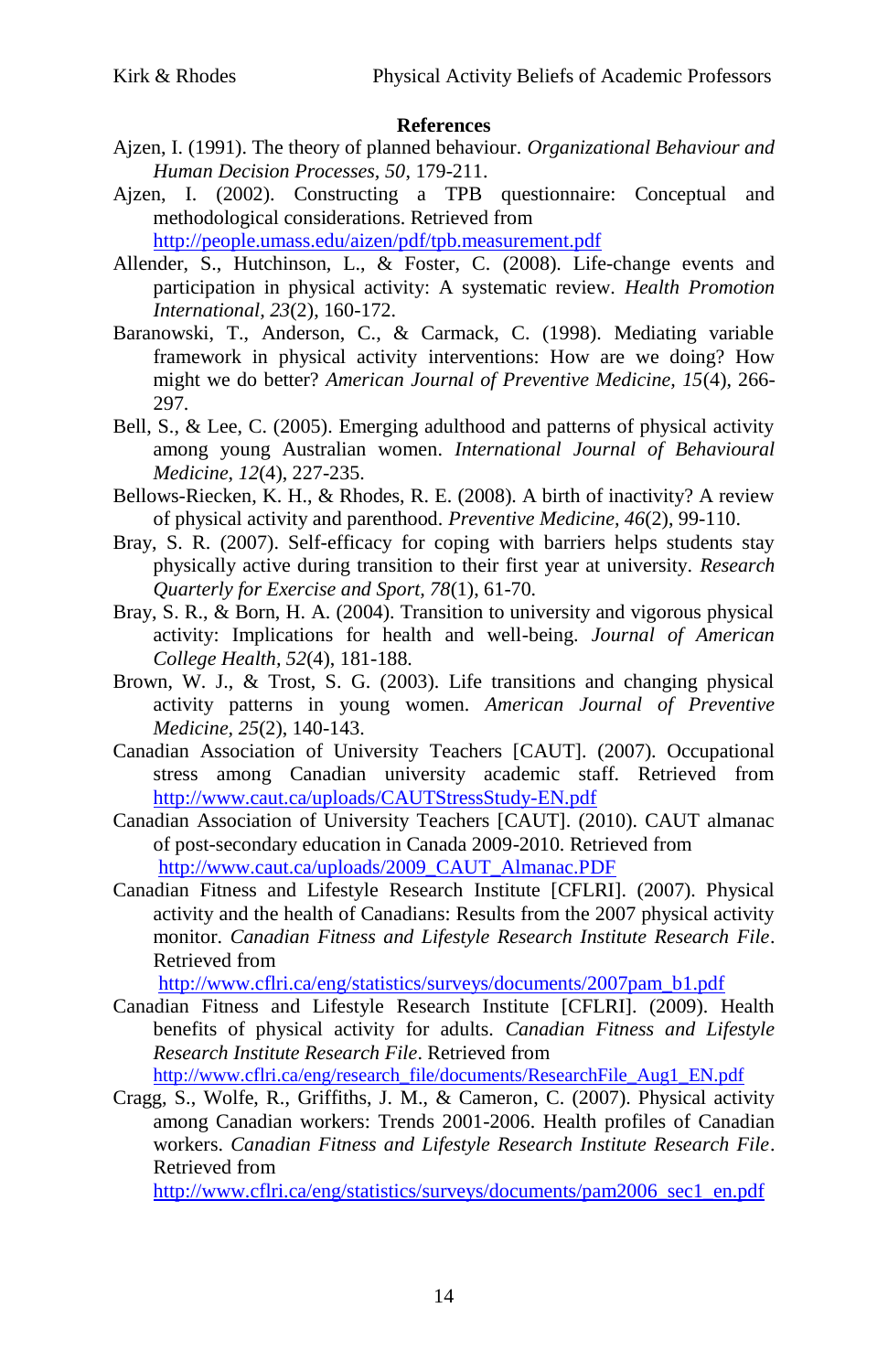- Cramp, A. G., & Bray, S. R. (2009). Pre and post natal women's leisure-time physical activity patterns: A multilevel longitudinal analysis. *Research Quarterly for Exercise and Sport, 80*(3), 403-419.
- Gilmour, H. (2007). Physically active Canadians. *Statistics Canada, Health Reports, Catalogue 82-003-XIE, 18*(3), 45-65. Retrieved from <http://www.statcan.gc.ca/pub/82-003-x/2006008/article/phys/10307-eng.pdf>
- Horn, D. B., O'Neill, J. R., Pfeiffer, K. A., Dowda, M., & Pate, R. R. (2008). Predictors of physical activity in the transition after high school among young women. *Journal of Physical Activity and Health, 5*(2), 275-285.
- Human Resources and Skills Development Canada. (2010). Indicators of wellbeing in Canada: Learning - educational attainment. *Human Resources and Social Development of Canada*. Retrieved from <http://www4.hrsdc.gc.ca/h.4m.2@-eng.jsp>
- Jacobs, J.A., & Winslow, S.E. (2004). Overworked faculty: Job stresses and family demands. *Annals of the American Academy of Political and Social Science, 596*(1), 104-129.
- McCormack, G., Giles-Corti, B., & Milligan, R. (2006). Demographic and individual correlates of achieving 10,000 steps/day: Use of pedometers in a population-based study. *Health Promotion Journal of Australia, 17*(1), 43- 37.
- Morse, J. M., Barrett, M., Mayan, M., Olson, K., & Spiers, J. (2002). Verification strategies for establishing reliability and validity in qualitative research. *International Journal of Qualitative Methods, 1*(2), 13-22.
- Patton, M. Q. (2002). *Qualitative research and evaluation methods* (3rd ed.). Thousand Oaks, CA: Sage, Inc.
- Penedo, F. J., & Dahn, J. R. (2005). Exercise and well-being: A review of mental and physical health benefits associated with physical activity. *Current Opinion in Psychiatry, 18*(2), 189-193.
- Public Health Agency of Canada [PHAC]. (2003). Canada's physical activity guide to healthy active living. *Public Health Agency of Canada*. Retrieved from<http://www.phac-aspc.gc.ca/pau-uap/paguide/index.html>
- Pullman, A. W., Masters, R. C., Zalot, L. C., Carde, L. E., Saraiva, M. M., Dam, Y. Y., et al. (2009). Effect of the transition from high school to university on anthropometric and lifestyle variables in males. *Applied Physiology Nutrition and Metabolism, 34*(2), 162-171.
- Rhodes, R. E., & Pfaeffli, L. (2009). Mediators of behaviour change among adult non-clinical populations: A review update. *Annals of Behavioural Medicine, 37*, s85.
- Shields, M. (1999). Long working hours and health. *Statistics Canada, Health Reports, Catalogue 82-003, 11*(2), 33-48. Retrieved from <http://www.statcan.gc.ca/studies-etudes/75-001/archive/e-pdf/4890-eng.pdf>
- Statistics Canada. (2009a). Education Transitions. *Culture, Tourism, and the Centre for Educational Statistics: Research Papers, Catalogue 81-595- MWE, No. 75*. Retrieved from

[www.statcan.gc.ca/pub/81-595-m/2009075/edu.eng/htm](http://www.statcan.gc.ca/pub/81-595-m/2009075/edu.eng/htm)

Statistics Canada. (2009b). University degrees, diplomas, certificates awarded. *The Daily, Catalogue 11-001-XIE*. Retrieved from <http://www.statcan.gc.ca/daily-quotidien/090713/dq090713-eng.pdf>